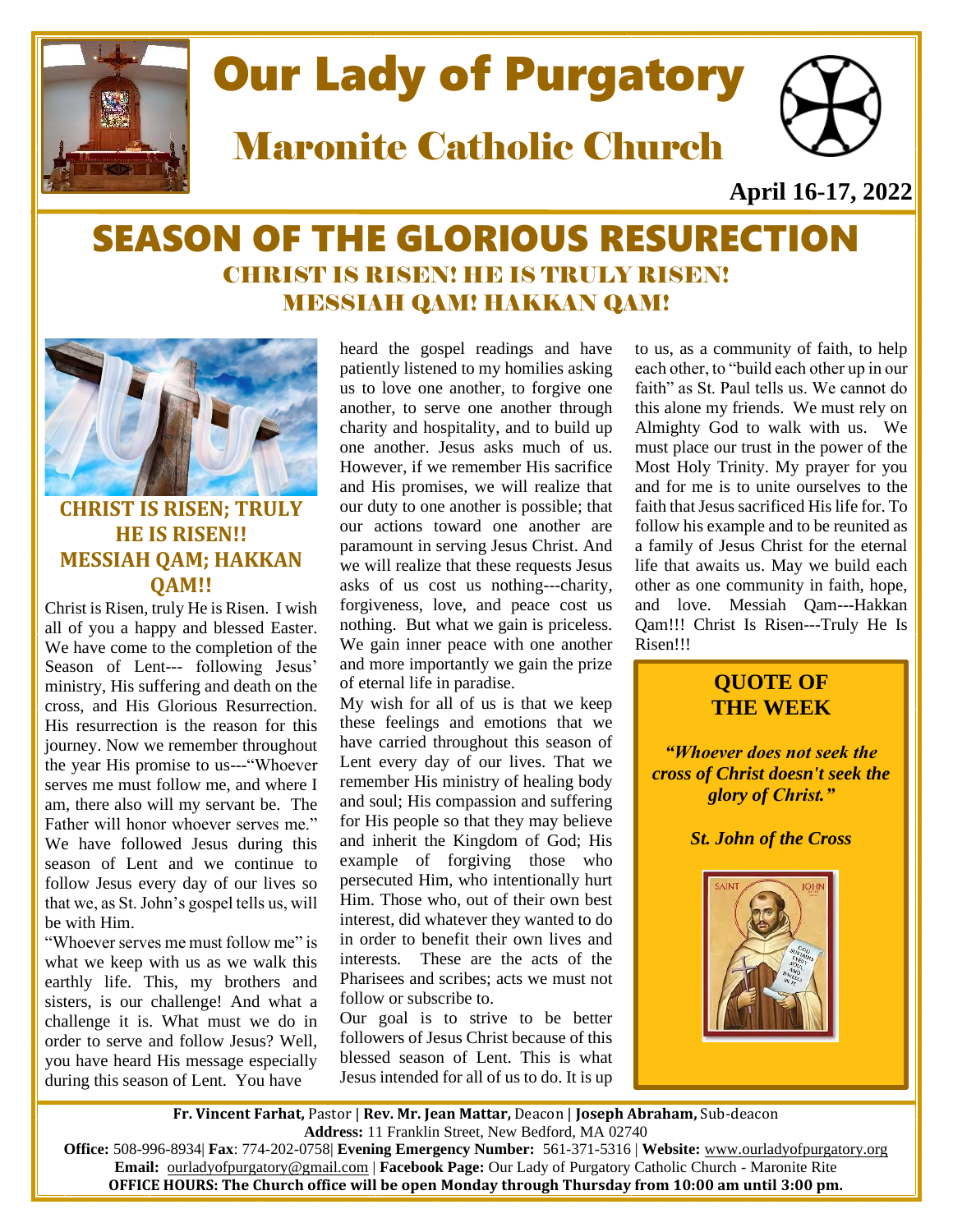## **ملخص العظة أحد الفصح**

المسيح قام! حقًّا قام! أولاً أريد أن أتمنى لكم جميعًا فصحًا مجيدًا. اليوم يسوع انتصر! اليوم، يسوع أظهر للعالم أنّ إيماننا ليس إيمان الضعفاء؛ إيماننا ليس عبثًا. اليوم، أعلن يسوع للعالم أن خالصنا يكون من خالله. خطة بسوع الخلاصية قد تمّت! هذه الخطة بدأت

بميالد يسوع وتعاليمه، بتأسيسه لكنيسته وأسرارها، ثم آلامه وموته وأهمها قيامته!! خطة الله الخلاصية قد أثمر ت!

منذ يومين، احتفلنا بذكرى آلامه. شعرنا بوجعه وتأملنا مع عذابه؛ مهما كان عدد المرات التي نشارك فيها بهذه الذكرى، سنشعر دائمًا بالحزن. لكننا كمسيحيين وخصو ًصا كموارنة، ال نركز على آالمه وموته. بل نركز ونحتفل بقيامته. هذا هو أساس إيماننا.

إن لم نؤمن بيسوع، إن لم نؤمن بتعاليمه وعجائبه وألامه وقيامته سنعيش حياتنا بلا مبالاة وأنانية فال نكترث إن كانت أفعالنا مسيئة لآلخرين.

بسبب إدراكنا أن يسوع هو ربّنا، وأنه أتى إلى هذا العالم ليخالصنا من خطيئتنا، ننال الحياة األبدية. لهذا نتحلى باإليمان، فننشر محبة يسوع المسيح للأخرين، فنسامح بعضنا بعضًا كما يسوع غفر على الصليب.

لقد تمّ. كلمات يسوع الأخيرة لا تعبر عن نـهاية يسوع المسيح--- إنما هي البداية. يقول لنا يسوع أنه "ذاهب لبُعدّ لنا مكانًا حيث بكون هو أبضًا". اليوم، يسوع انتصر. اليوم، نحن انتصرنا!!! في الأمس احتفالنا بسبت النور --- اجتمعنا وطلبنا المغفرة. حتى بعد موته، يدعونا يسوع للعودة إليه من خالل طلب المغفرة. في قراءة اليوم، يقول المالك لمريم أن تذهب وتخبر التالميذ وأن تخبر بطرس.

عرف يسوع أن بطرس كان متألمًا لأنه أنكره. ورغم ذلك، رفع يسوع من هُم متألمين ومن هم بحاجة للعودة إليه.

أتمنى أن نكون قد حصلنا على النعمة التي يقدمها لنا زمن الصوم. أتمنى أن نتقرّب كل يوم من الحياة التي يريدنا يسوع أن نعيشها. أنمتى أن تأ ُّملنا آلالم يسوع وموته وقيامته سيعطينا القوة لنحبّ بعضنا بعضًا، لنسامح بعضنا بعضًا، لنرفع بعضنا بعضًا نحو مجد الله العظيم.

ال أتساءل بعد اليوم ماذا سأقول ليسوع عن مالقته وج ًها لوجه. لن تكون كلمات ندامة أو ذنب بل ستكون كلمات الشكر على كل ما فعله من أجلي وسأنظر إليه وأقول شكًرا لك يا يسوع؛ أنت هو مخلصي!!!

شكًرا لمشاركتكم بمسيرة زمن الصوم المجيد. المسيح قام! حقًا قام!!!!!!

## **10th LIGHT OF LIFE BIBLE CAMP AUGUST 1ST - 5TH**

Dear Parents:

Wishing you a blessed Palm/Hosanna Sunday and Glorious Easter!

Please find attached our **Save the Date flyer for our 10th Light of Life Bible Camp.** It will be held at **Saint Anthony of the Desert in Fall River, MA** during the week of **August 1-5th**. Mark these dates in your calendars. We hope that your child(ren) can join us!

We appreciate you helping us to also spread the word with other families you know... If you have any youth ages 13+ and they would like to volunteer for the camp please reach out to us. The camp fee per child will be \$50.

Stay tuned for more details regarding online registration. The sisters and I will be keeping you and your loved ones in our prayers.

Peace in Christ,

Sr. Therese Maria & Sisters **Maronite Servants of Christ the Light** [maroniteservants.org](http://maroniteservants.org/)





LIGHT OF LIFE

Saint Anthony of the Desert, Fall River MA  $9:30 - 2:30$ pm



## **PALM SUNDAY BAKESALE**

I would like to thank all of you who helped make our Palm Sunday Bake Sale a great success. They were enjoyed by everyone and our hard work was so appreciated. Inshallah, there will be many more to come.

## **WISH LIST EQUIPMENT FOR FESTIVAL**

Dear Parishioners of OLOP:

Last year's festival was a great success for our Church, both financially and communally. As you may know, we were very fortunate to have Msgr. Jim Root and the parishioners of Saint Anthony of the Desert, who were so gracious and helpful by allowing us to use many pieces of equipment that was needed to make our festival a success.

In an effort to continue the success of our festival, we have come up with a wish list of equipment that will be of great help for the festival and other events we are planning throughout the year. You have all been so generous to the Church and as I share with you our wish list, I want to stress that it is exactly that--- a wish list.

If anyone would like to donate towards any of these items, it would be a great help and very much appreciated. All of this is to assist in making our events more successful. Once again, I thank you in advance for all your support and I pray that this year's festival will be filled with much success and pride.

Dough Sheeter for \$2,200.00 Minooshee Bain Marie for Sandwich \$ 600.00 Station Food Cart \$ 200.00 (2) Table Top Food \$ 200.00 Warmers(each) (2) 6 Ft Gas Grills (each) \$ 500.00 Falafel Fryer \$ 250.00 Food Warmer \$ 1,500.00 Food Warmer Trays \$ 400.00 **SAVE THE DATE FOR OUR** 

## **MAHRAJAN**

Dear Parishioners of OLOP:

The date is set for our Annual Mahrajan. We will begin the summer festivities in the New England area on Friday, June 24 and Saturday, June 25, 2022 pm, on the grounds of OLOP. By having the festival at the beginning of the summer, we are hoping that more people will be ready to get out and enjoy our food, entertainment, and culture. Schools are getting out this week which will also add to the celebration of the beginning of Summer break. Please mark your calendars. May this festival continue to grow bigger and better every year.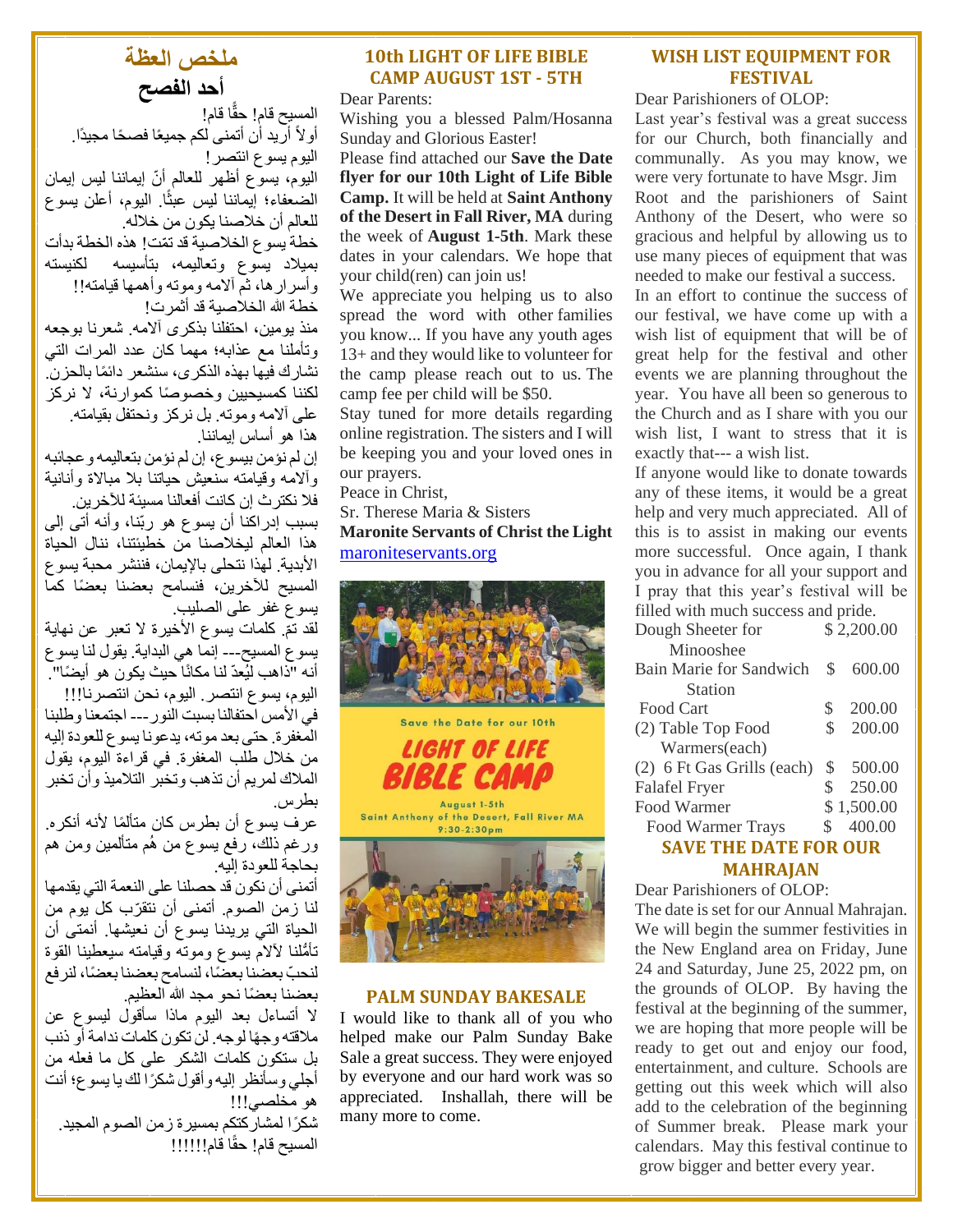#### **LITURGY INTENTIONS**

**Saturday, April 16, Great Saturday of the Light, @ 10:00 AM, Prayer of Forgiveness, @ 5:00 PM, Easter Vigil (Feast of Saint Bernadette Soubirous).** 

**Sunday, April 17, @ 10:30 AM, The Glorious Resurrection (Feast of Pope Saint agapitus).**

**Monday, April 18, @ 9:00 AM, (Feast of Saint Thais the Penitent).** Maronite Sisters of Christ the Light convent**.**

**Tuesday, April 19, @ 9:00 AM, (Feast of SaintsTimon the Deacon).**

**Wednesday, April 20, @ 6:00 PM, (Feast of Saint Nathanael the Hermit).**

**Thursday, April 21, @ 7:00 PM, Thursday of the Mysteries Arabic Liturgy (Feast of Saint Anselm).**

**Saturday April 23, @ 4:30 PM (Feast of Saint George).** Liturgy is being offered for the soul of the deceased members of Mcallister and Maslanka families and Nancy Calder requested by Subdeacon Joe Abraham and Carol Maslanka. May their soul rest in peace. **Sunday April 24, @10:30 AM New Sunday (Feast of Saint Saba the Commander).** Liturgy is being offered for the soul of Lauretta Mello requested by Mike and Joan Mello and family. May her soul rest in peace. Liturgy is being offered for the soul of Arthur and Anny Thomas, and Edward Mattar requested by family (FM). May their souls rest in peace. Liturgy is being offered for the soul of Fred Thomas, Joao and Fernanda Baptista, Mena Carvalho and Edigio Baptista. May their soul rest in peace.

#### **LECTORS FOR April, 2022**

**Saturday, April 16,** Carol Maslanka **Sunday, april17,** Mae Dickinson /Gaby Baroody **Saturday, April 23** Mae Dickinson /intercessions: Mariam Uwanogho **Sunday, April 24** Jean Barbour/ Rana Choubah **(If you are not able to read on your given day, please contact Mae** 

**Dickinson)**

#### **THE SANCTUARY CANDLE BURNS FOR….**

This week the sanctuary candle burns for Joe Nader requested by Joann Longden. Anyone who would like to offer the sanctuary candle for a loved one or special intention, this will be offered each week. An offering of a \$10.00 donation is appreciated

#### **SAINT JOSEPH SODALITY NEWS**

Periodically we will be publishing news and coming events from the St. Joseph Sodality. The Sodality is the oldest organization in the Parish, having been founded in 1918. Through their devotion to St. Joseph, Sodality Members seek to emulate the life and faith of St. Joseph, and by doing so, hope to achieve eternal happiness as he did. The Sodality encourages you to consider becoming a member.

We are happy to welcome the newest members of the Saint Joseph Sodality. Jimmy Kalife, John Kalife, Danielle Kalife, Salim Khalife, and Boutros Arsanios.

#### **SAINT JUDE CHILDREN'S HOSPITAL APPEAL**

Once again it is time to support Saint Jude's Hospital as we have been doing for the past 12 years. Last year, due to your generosity, we were able to send almost \$1,000.00 to help the children who are suffering with cancer. If we set a goal this year of \$1,200.00, will you help us meet it? Please see either Mae Dickinson or George Saba with your donation. We will continue to collect donations for the next three weeks. You can also make your donation at our website by Vanco. There is a tab for Saint Jude's Hospital on the link. Thank you for all your support, both past and present. The need continues. God bless you and God bless these children.

#### **WINE AND HOST OFFERINGS**

The altar bread and wine for the month of April is offered in memory of James Hirst requested by Linda Hirst. May his soul rest in peace.

#### **CONFESSION**

Please know that confession is available before liturgies. You may also call to set up an appointment.

#### **DAILY READINGS FOR THE WEEK OF 4/18-4/23/22**

**Monday:**  1 Corinthians 15:1-11 Mark 16:9-14 **Tuesday:**  Romans 6:3-11 John 21:1-14 **Wednesday:**  Colossians 3 :1-11 John 15:15-25 **Thursday:**  Ephesians 2:1-10 Mark 16:15-18 **Friday:**  Romans 10:4-12 Luke24:36-45 **Saturday:**  Colossians 2:8-15 John 20:19-25 **IN OUR PRAYERS** Angela Scorza-Anderson, Terry Amsden, Lisa Mello-Frost, Ziad Al-

Ghoubry, Nicholas Awad, Natalya Sarkis, Joe Reid, Octavia David, Jacob Rego, Amal Assaf, Peter Helmer, Denise Magaletta, Fernanda Thomas, Leo Rodrick, Theresa John, Laurette BouRamia, Annie Peter, Jeannie Francis, Mariam David, Norma Thomas, Zita Drouin, Lucienne Rodrigues, Ed Da Rocha, Edmond Salameh, and Alice Daher. If anyone is missing from this list, please contact the Church office.

#### **WEEK OF APRIL 9-10, 2022**

| <b>Sunday Collection</b> | \$<br>2218.00 |
|--------------------------|---------------|
| <b>Easter flowers</b>    | \$<br>195.00  |
| <b>Sanctuary Candle</b>  | \$<br>40.00   |
| <b>Bishop's Appeal</b>   | \$<br>157.00  |
| <b>Donations</b>         | \$<br>500.00  |
| <b>Memorials</b>         | \$<br>100.00  |
| <b>Insurance</b>         | \$<br>60.00   |
| Fuel                     | \$<br>20.00   |
| <b>Candles</b>           | \$<br>83.00   |
| <b>Total</b>             | \$<br>3373.00 |

**THANK YOU FOR YOUR KINDNESS AND GENEROSITY BY SENDING IN YOUR WEEKLY COLLECTIONS VIA MAIL. THIS HAS BEEN VERY HELPFUL FOR THE CHURCH. GOD BLESS YOU AND YOUR FAMILY.**